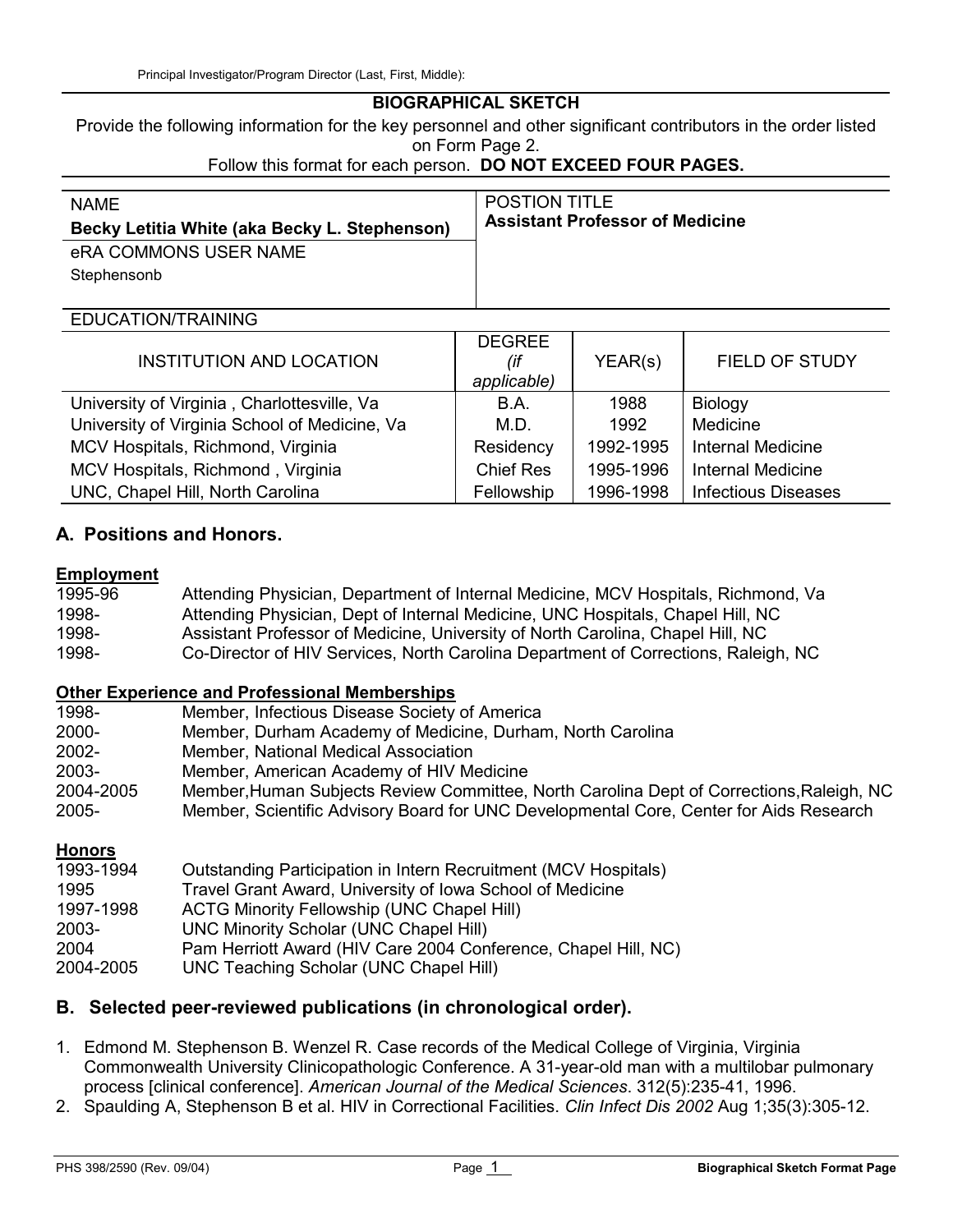- 3. Wohl D., Stephenson B., Strauss R., and Kaplan A. HIV-infected prison releasees--A missed opportunity for HIV prevention? In: Strategies to Improve the Replicability, Sustainability, and Durability of HIV Prevention Intervention for Drug Users, Meeting Proceedings. National Institute on Drug Abuse, USA, 2003.
- 4. Wohl D, Stephenson B et al. Adherence to Therapy among HIV-Infected Inmates. Clin Infect Dis 2003 June 15;36:1572-1576.
- 5. Rosen David, Golin Carol E, Schoenbach Victor, Stephenson, Becky L., et al. Availability and Access to Medical Services Among HIV-Infected inmates Incarcerated in County Jails, Health Care Poor Underserved. 2004 Aug;15(3):413-25.
- 6. Stephenson Becky L, Wohl David A, Golin Carol E, Tien Hsiao-Chuan, Stewart Paul, and Kaplan A . Effect of Release from Prison and Re-incarceration on the Viral Loads of HIV-Infected Individuals, Public Health Reports. 2005 Jan-Feb:120:84-88.
- 7. Stephenson BL, Wohl DA, McKaig R, Golin CE, Mire LS, Adamian M, Emrick C, Strauss RP, Fogel C, Kaplan, AH. Sexual Behaviors of HIV Seropositive Men and Women Following Release from Prison, International Journal of STD and AIDS. 2006 Feb;17(2):103-8
- 8. Stephenson Becky L, Wohl DA, Hays RD, Golin CE, Liu H, Kiziah CN, Simpson G, Kaplan AH. A Pilot Study of Health Beliefs and Attitudes Concerning Measures of Antiretroviral Adherence Among Prisoners Receiving Directly Observed Antiretroviral Therapy. Aids Patient Care and STDs. 2006 June; 20(6):18-27.

# C. Research Support

# Ongoing Research Support

Centers for Disease Control Adimora (PI) 10/05-10/09 PS000094 Epidemiologic HIV/AIDS Research Among African American and Hispanic Women Role: Co-Principle Investigator 10%

R01 MH065145 Fogel (PI) 07/03-04/08 NIMH Helping Women Prisoners Reduce HIV Risk after Release. Role: Co-Investigator 5%

R01 DA017501 Wohl (PI) 09/03-06/08 NIDA

HIV Positive Prison Releasees Access to HIV Care after Release Role: Co-Investigator 10%

## Completed Research Support

R01 DA13826 Kaplan (PI) 09/00-08/04 NIDA

Adherence to HAART among Incarcerated Substance Users This study is a randomized trial of directly observed therapy intervention to improve adherence to HAART in a state prison system.

Role: Co-Investigator 20%

5P30AI050410-06 Wohl/Steph(PI) 2000 NIAID UNC Center for Aids Research Developmental Core A Pilot Study of Antiretroviral Adherence Among Incarcerated Persons Role: Co-Principal Investigator 0%